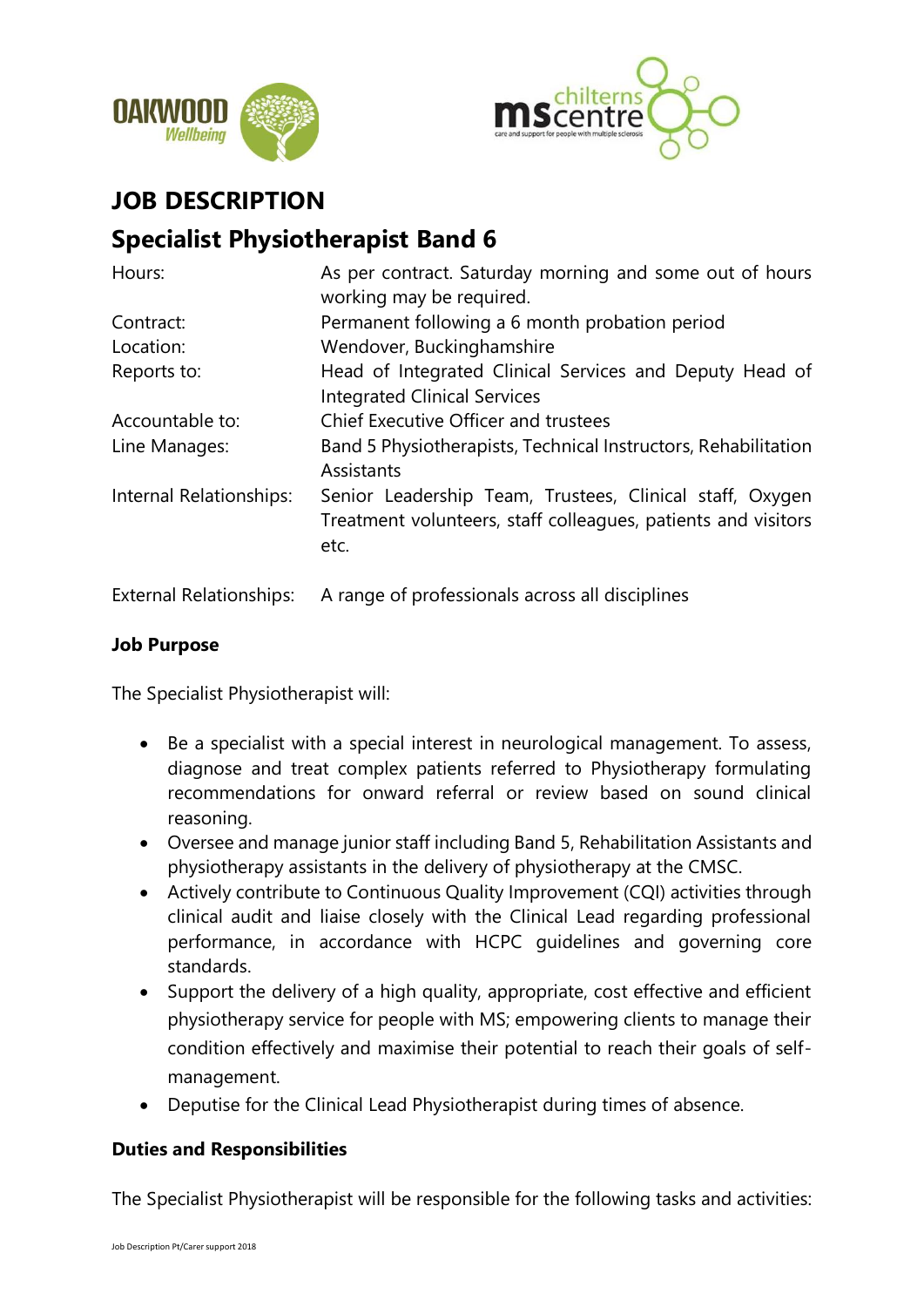



- To have a clinical caseload of patients in the Physiotherapy Department which will be patients with complex neurological disease (including Multiple Sclerosis, Parkinson's Disease & stroke).
- To develop and maintain skills required to work at a clinical specialist level within physiotherapy as acknowledged by the CSP.
- To act as a source of clinical expertise providing specialised advice to patients, carers, Physiotherapists and other healthcare professionals and GPs in the assessment, diagnosis, treatment and management of patients diagnosed with neurological conditions such as Multiple Sclerosis, Parkinson's Disease and stroke.
- To be professionally and legally accountable for all aspects of clinical work including the management of patients.
- To actively contribute to maintaining a high standard of clinical practice for Physiotherapists within the CMSC.
- To undertake expert comprehensive clinical assessments of patients including those with diverse or complex presentations/multiple pathologies whilst reasoning appropriate outcome measures according to the patient's symptoms.
- To formulate and deliver individual physiotherapy treatment programmes using clinical assessment skills, clinical reasoning skills and knowledge of an extensive range of treatment modalities gained through regular participation of post graduate courses and senior level in-service training.
- To formulate goals and clinical objectives jointly with patients, carers, relatives and other health professionals and continually reassess patients to evaluate progress, reassess and alter treatment programmes if required.
- To provide comprehensive progress reports to colleagues and referring GPs, and other patient services.
- To assess patients understanding of treatment proposals, gain valid informed consent and have the capacity to work within a legal framework.
- To manage clinical risk within own patient caseload at all times whilst supervising elements of risk encountered by juniors.
- To be responsible for maintenance of accurate written records, in line with Chartered Society of Physiotherapy (CSP) standards and monitoring the record keeping of staff within the CMSC.
- To work within the CSP and HCPC clinical guidelines where appropriate, and to maintain knowledge of national and local standards and monitor own and colleagues' safe and competent practice.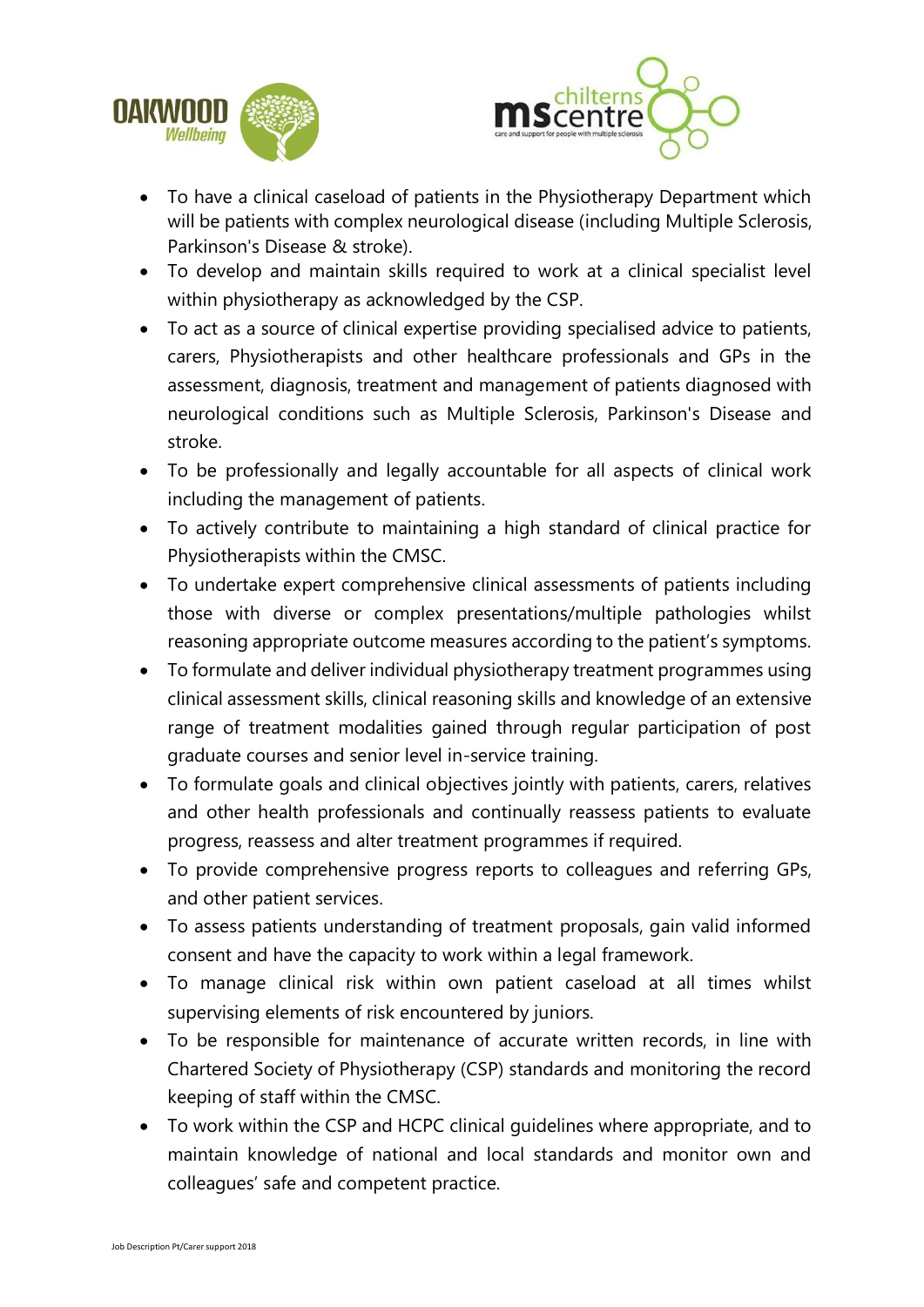



#### **Personal Development**

- To actively participate in an annual performance review (appraisal) and the development and implementation of a personal development plan.
- To take responsibility for own professional development ensuring mandatory training is in date.
- To attend any training as requested.

### **Code of Conduct**

- To support the organisation in developing an effective work/life balance for employees that meets the needs of the organisation.
- To ensure that the health and wellbeing of patients is at the centre of all activities and that all staff engage and communicate with patients as appropriate.
- To always promote quality and safety of patients, visitors and staff.
- To follow the Centre's code of conduct
- To display actions and behaviours that represent the Centre values

#### **Equal Opportunities/Diversity**

• To be aware of the legislation around equality and diversity and provide equality of treatment and opportunity to employee's, service users and service providers irrespective of sex, sexuality, age, marital status, ethnic origin or disability.

#### **Health & Safety**

- To take responsibility for the health & safety of themselves and other persons who may be affected by their omissions or actions at work.
- To co-operate with the organisation to ensure that statutory and departmental regulations are adhered to.
- Report accidents, incidents and near misses, implementing corrective action where necessary.

#### **Infection Control and hand hygiene**

• To comply with policies for infection control and prevention such as hand hygiene, decontamination policy, uniform and workwear code and standard precautions policy to reduce the spread of healthcare-associated infections (HCAIs).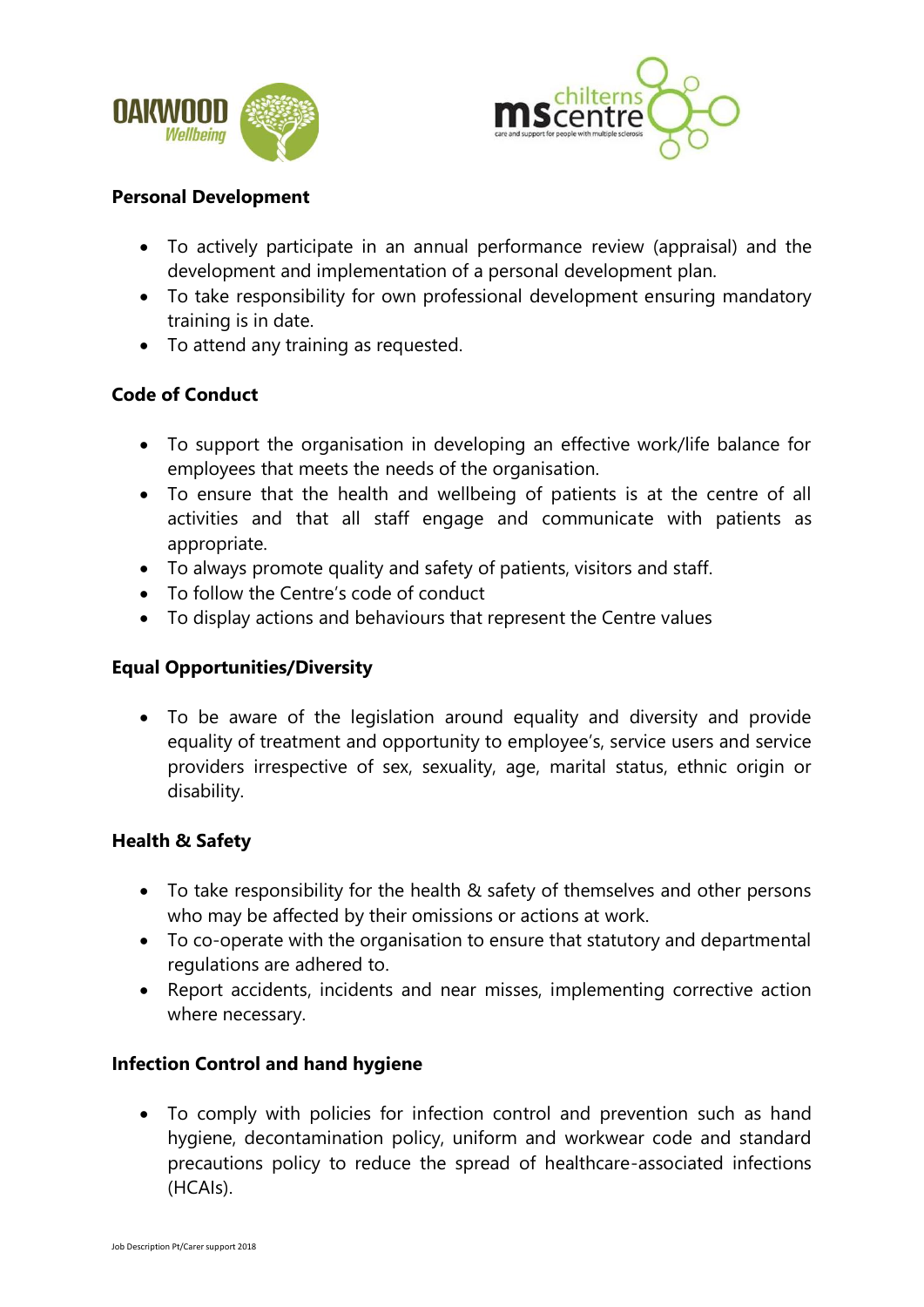



#### **Confidentiality and Data Security**

- To comply with GDPR 2018, the Data Protection Act 1998, NHS Confidentiality guidelines (e.g. Caldicott, GMC.) and any code of practice on Confidentiality and Data Protection, as accepted by the organisation.
- To ensure that all information collected, stored and used is done so in compliance with the above Acts and any relevant Policy.
- To preserve the confidentiality of any information regarding patients, staff records in your area (in connection with their employment) and the organisations business. This obligation shall continue in perpetuity.
- To raise any matters of concern with the Head of Integrated Clinical Services.

#### **Safeguarding**

- To recognise that promoting the welfare and safeguarding children, young people and adults is everyone's business and access training and supervision as appropriate to the role.
- To support the organisation in ensuring service users are protected from abuse, or the risk of abuse and their human rights are respected and upheld.
- To ensure any safeguarding concerns are reported promptly to the named Safeguarding Lead.
- To comply with recruitment and other checks as requested by the organisation including undertaking an Enhanced Disclosure via the Criminal Records Bureau.

#### **Other**

- To be aware of and work in line with all policies and procedures.
- To carry out any other tasks as reasonably directed.
- All staff and volunteers at the Chilterns MS Centre agree to adhere to the Charity's Code of Conduct.

This job description should be regarded only as guidance to the duties required and is not definitive or restrictive in any way. It may be reviewed in the light of changing circumstances following consultation with the post holder.

| Signed        |           |  |
|---------------|-----------|--|
| (Post holder) | (Manager) |  |